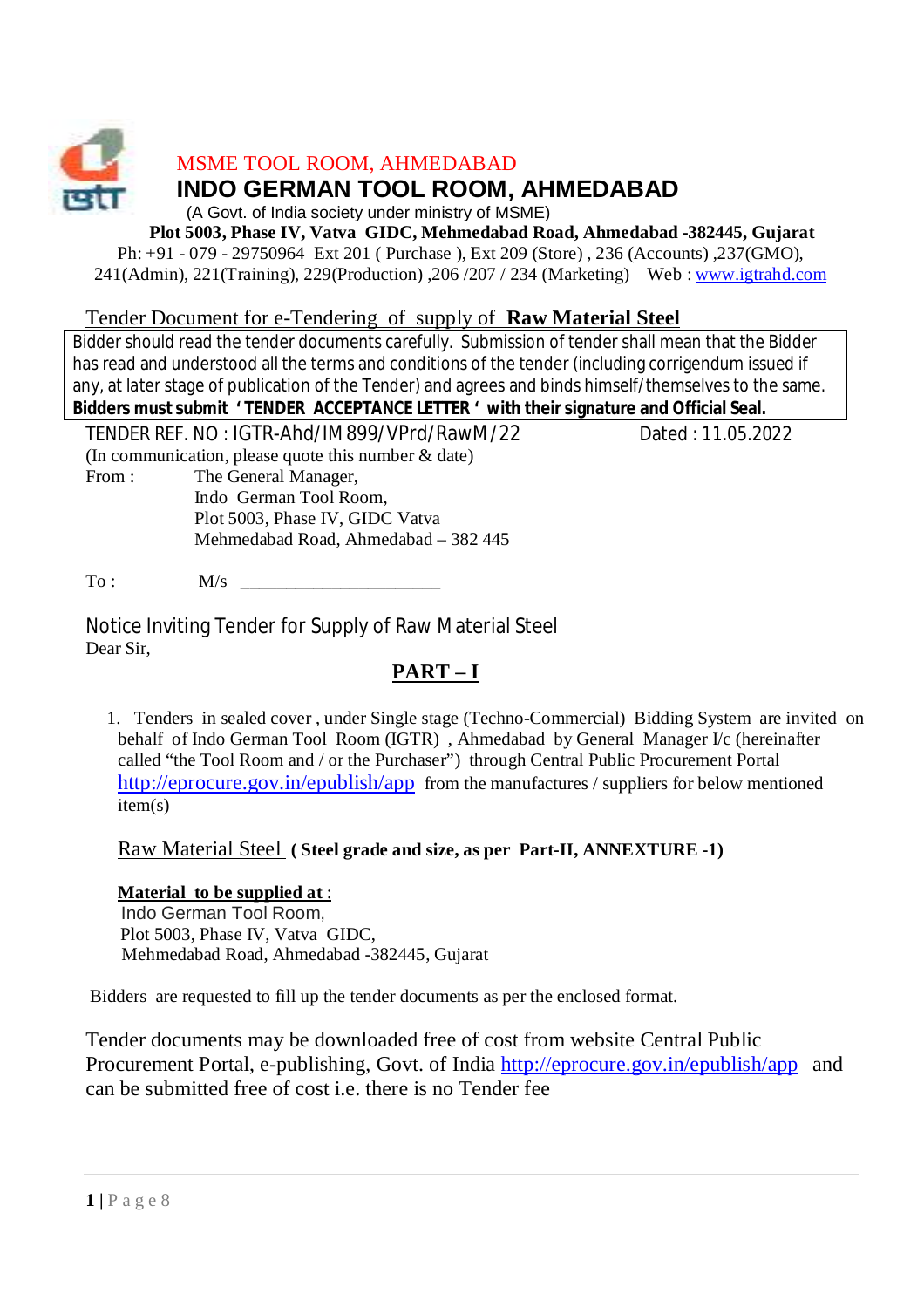### **Tender in sealed cover to be sent , so that it is received by our office, on or before 20.05.2022 up to 5 PM**

On Sealed Cover please mention "**Tender for Raw Material Steel** " and to be addressed and send to General Manager at below mentioned address :

General Manger, Indo German Tool Room, Plot 5003, Phase IV, Vatva GIDC, Mehmedabad Road, Ahmedabad -382445, Gujarat

### **Eligibility Criteria for Bidder :**

### **1. Suppliers Located in India can take part in this Bid.**

#### **2. Suppliers should have registered for GST**

The Bidders shall be solely responsible for checking the website <http://eprocure.gov.in/epublish/app> for any addendum/corrigendum issued related to this tender and take into consideration the same while preparing and submitting the bids.

Thanking you,

General Manager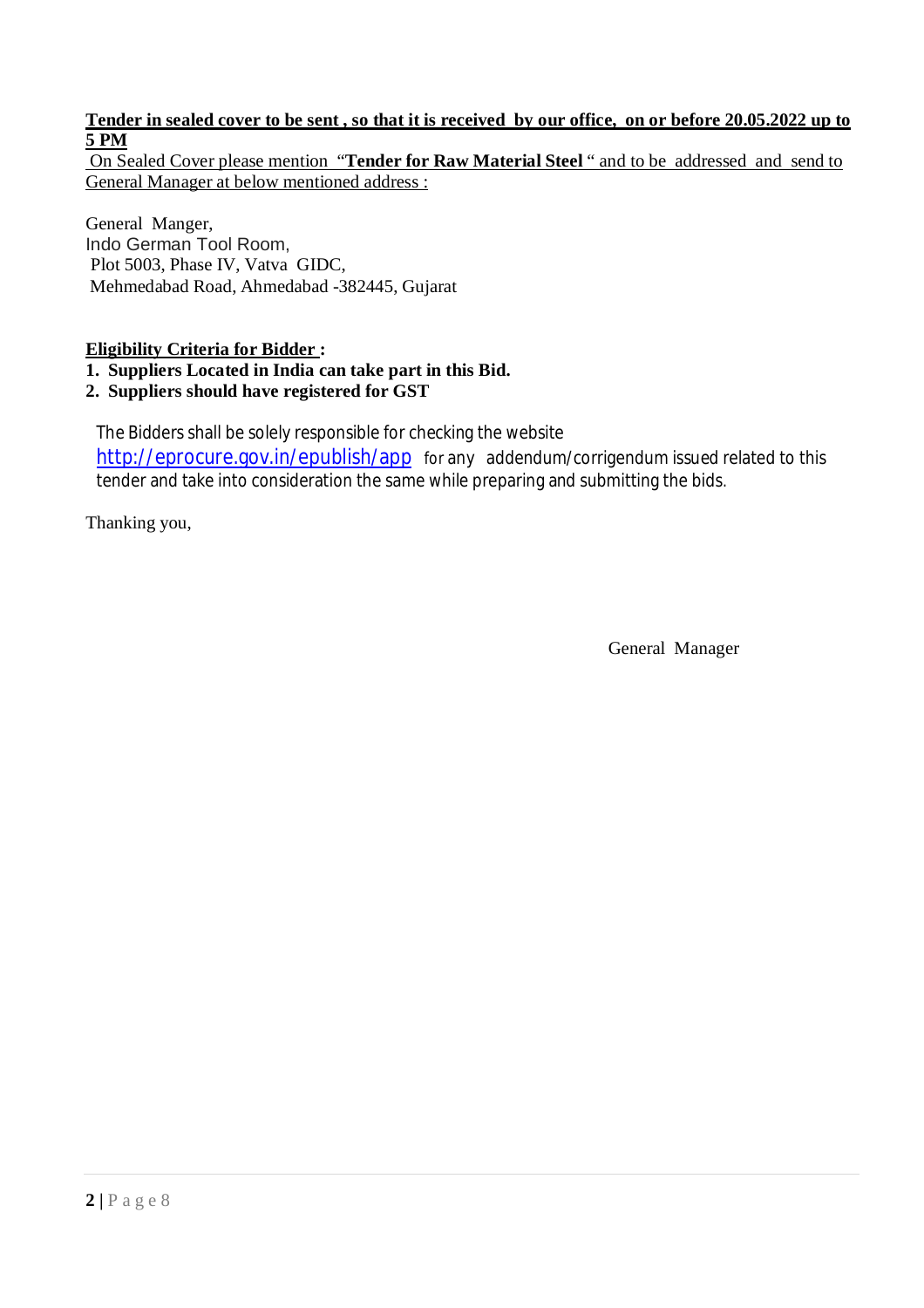### PART-II ANNEXURE - 1 **TECHNICAL SPECIFICATION OF RAW MATERIAL STEEL**

Tender Ref. No. : IGTR-Ahd/IM899/VPrd/RawM/22

Tender Title : Tender for Supply of Raw Material Steel

## **I. Required Steel Grade and Size of Raw Material Steel**

| <b>SR.NO</b>   | QTY | <b>IGTR APPLICATION PART NAME</b><br><b>DESCRIPTION</b> | <b>MAT</b> | <b>RAW MAT SIZE</b> | QTY.IN<br>Nos. |
|----------------|-----|---------------------------------------------------------|------------|---------------------|----------------|
| 1              | 01  | MOUNTING PLATE (F.S)                                    | EN 8 / C45 | 550 X 550 X 41      | 01             |
| $\overline{2}$ | 01  | <b>MANIFOLD PLATE</b>                                   | EN 8 / C45 | 500 X 550 X 105     | 01             |
| 3              | 01  | CAVITY PLATE_A                                          | EN 8 / C45 | 500 X 550 X 50      | 01             |
| 4              | 01  | CAVITY PLATE B                                          | EN 8 / C45 | 500 X 550 X 167     | 01             |
| 5              | 01  | <b>STRIPPER PLATE</b>                                   | EN 8 / C45 | 500 X 550 X 50      | 01             |
| 6              | 01  | <b>CORE PLATE</b>                                       | EN 8 / C45 | 500 X 550 X 50      | 01             |
| 7              | 01  | MOUNTING PLATE (M.S)                                    | EN 8 / C45 | 550 X 550 X 50      | 01             |
| 8              | 04  | <b>STRIPPER BACK PLATE</b>                              | EN 8 / C45 | 180 X 180 X 15      | 04             |
| 9              | 01  | LOCATING RING (F.S)                                     | EN 8 / C45 | Ø205 X 31           | 01             |
| 10             | 18  | <b>CAVITY PIN</b>                                       | P 20       | Ø27 X 95            | 16             |
| 11             | 18  | CAVITY SUB INSERT A                                     | P 20       | Ø50 X 90            | 16             |
| 12             | 18  | CAVITY INSERT A                                         | P 20       | Ø80 X 55            | 16             |
| 13             | 8   | CAVITY INSERT_B                                         | P 20       | Ø80 X 172           | 16             |
| 14             | 18  | STRIPPER INSERT                                         | P 20       | Ø75 X 46            | 16             |
| 15             | 12  | CORE INSERT                                             | P 20       | Ø70 X 230           | 16             |
| 16             | 04  | <b>STRIPPER STOPPER</b>                                 | EN 8 / C45 | Ø40 X 185           | 04             |
| 17             | 04  | <b>STOP WASHER</b>                                      | EN 8 / C45 | Ø43 X 40            | 04             |
| 18             | 04  | <b>FEET</b>                                             | EN 8 / C45 | Ø30 X 45            | 04             |
| 19             | 02  | <b>LINK</b>                                             | EN 8 / C45 | 25 X 45 X 143       | 02             |
| 20             | 01  | <b>SHOT COUNTER PLUNGER</b>                             | EN 8 / C45 | 45 x 30 x 20        | 01             |
| 21             | 05  | KNOCK OUT ROD                                           | SAE 8620   | Ø30 X 205           | 05             |

(1) Dimensions of offered Raw Material should not be less than above given dimensions.

(2) Upper side tolerance of dimensions can be as per(i) IS : 1852 -1985 (Specification and Cutting Tolerance for Hot Rolled Steel Products) and (ii) IS 3739: 1987 ( Dimension tolerance for carbon and alloy constructional steel products) **subjected to Weight of that particular Raw Material is within 10% of above theoretical weight OR + 0.2 Kg whichever is higher.** 

### **II. Chemical Composition :**

| Sr. | <b>Steel</b>                      |                  |                      |                 |                  |                |   | Remarks        |                    |                             |
|-----|-----------------------------------|------------------|----------------------|-----------------|------------------|----------------|---|----------------|--------------------|-----------------------------|
| No. | Grade                             |                  | Chemical Composition |                 |                  |                |   |                |                    |                             |
|     |                                   | C                | <b>Si</b>            | Mn              | Mo               | Ni             | V | Cr             | S.P. Max           |                             |
|     | En8/C45                           | $0.35 -$<br>0.45 | $0.05 -$<br>0.35     | $0.6 - 1.00$    |                  |                |   |                | $0.06$ Max         |                             |
| 2   | AISI P20<br>(Pre Harden<br>Steel) | $0.28 -$<br>0.40 | $0.2 - 0.8$          | $0.6 -$<br>1.00 | $0.3 -$<br>0.55  |                |   | $1.4-$<br>2.0  | $0.03$ Max         | Prehardened<br>to 28-32 HRC |
| 3   | <b>SAE 8620</b>                   | $0.16-$<br>0.23  | $0.15 -$<br>0.35     | $0.7 - 0.9$     | $0.15 -$<br>0.25 | $0.4 -$<br>0.7 |   | $0.4 -$<br>0.6 | 0.035/0.0<br>4 Max |                             |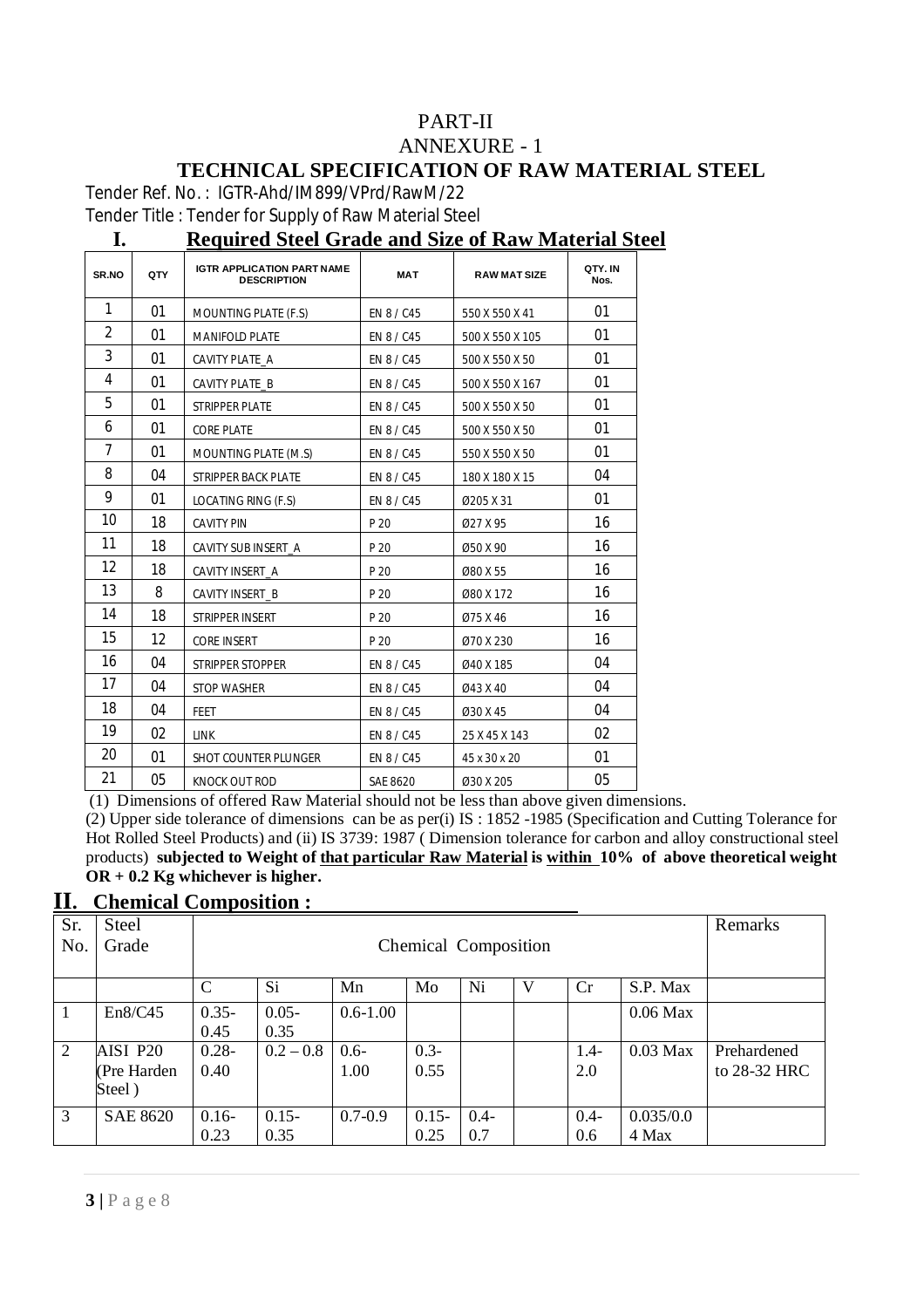(1) Tolerance for Chemical Compositions +/- 10 %, Chemical testing should have followed Indian or any oversee standards

(2) Hardness Test should be as per IS: 1586 (Part-2): 2012 – Metallic Materials Rockwell Hardness Test III. Internal Soundness of Material:

Material should be internally sound/defects free, when tested according to IS 3664:1981 (Code for practice for ultrasonic pulse echo testing by contact and immersion methods)

# IV. Test Certificates for supplied Materials to be provided.

# **PART –III {**ANNEXURE –1} **TECHNICAL BID**

# ( Format for Technical Bid to be submitted by Bidder on Letter head)

Tender Ref. No. : IGTR-Ahd/IM899/VPrd/RawM/22

Tender Title : Tender for Supply of Raw Material Steel

|                |                 |                   |                              |                                                            | Conformity (As per Technical<br>specification - Annexure-I) |                                  |                                         |
|----------------|-----------------|-------------------|------------------------------|------------------------------------------------------------|-------------------------------------------------------------|----------------------------------|-----------------------------------------|
| SR.NO          | <b>MATERIAL</b> | QTY<br>IN<br>NOS. | <b>RAW MAT SIZE IN</b><br>MМ | <b>OFFERED RAW</b><br><b>MATERIAL SIZE IN</b><br><b>MM</b> | <b>In Chemical</b><br><b>Composition</b><br>(Y/N)           | In.<br><b>Dimension</b><br>(Y/N) | Please<br>mention<br>deviation<br>(Y/N) |
| $\mathbf{1}$   | EN 8 / C45      | 01                | 550 X 550 X 41               |                                                            |                                                             |                                  |                                         |
| $\overline{2}$ | EN 8 / C45      | 01                | 500 X 550 X 105              |                                                            |                                                             |                                  |                                         |
| 3              | EN 8 / C45      | 01                | 500 X 550 X 50               |                                                            |                                                             |                                  |                                         |
| 4              | EN 8 / C45      | 01                | 500 X 550 X 167              |                                                            |                                                             |                                  |                                         |
| 5              | EN 8 / C45      | 01                | 500 X 550 X 50               |                                                            |                                                             |                                  |                                         |
| 6              | EN 8 / C45      | 01                | 500 X 550 X 50               |                                                            |                                                             |                                  |                                         |
| $\overline{7}$ | EN 8 / C45      | 01                | 550 X 550 X 50               |                                                            |                                                             |                                  |                                         |
| 8              | EN 8 / C45      | 04                | 180 X 180 X 15               |                                                            |                                                             |                                  |                                         |
| 9              | EN 8 / C45      | 01                | Ø205 X 31                    |                                                            |                                                             |                                  |                                         |
| 10             | P 20            | 16                | Ø27 X 95                     |                                                            |                                                             |                                  |                                         |
| 11             | P 20            | 16                | Ø50 X 90                     |                                                            |                                                             |                                  |                                         |
| 12             | P 20            | 16                | Ø80 X 55                     |                                                            |                                                             |                                  |                                         |
| 13             | P 20            | 16                | Ø80 X 172                    |                                                            |                                                             |                                  |                                         |
| 14             | P 20            | 16                | Ø75 X 46                     |                                                            |                                                             |                                  |                                         |
| 15             | P 20            | 16                | Ø70 X 230                    |                                                            |                                                             |                                  |                                         |
| 16             | EN 8 / C45      | 04                | Ø40 X 185                    |                                                            |                                                             |                                  |                                         |
| 17             | EN 8 / C45      | 04                | Ø43 X 40                     |                                                            |                                                             |                                  |                                         |
| 18             | EN 8 / C45      | 04                | Ø30 X 45                     |                                                            |                                                             |                                  |                                         |
| 19             | EN 8 / C45      | 02                | 25 X 45 X 143                |                                                            |                                                             |                                  |                                         |
| 20             | EN 8 / C45      | 01                | 45 x 30 x 20                 |                                                            |                                                             |                                  |                                         |
| 21             | <b>SAE 8620</b> | 05                | Ø30 X 205                    |                                                            |                                                             |                                  |                                         |

# Name of Bidding Agency with Signature and Official Stamp: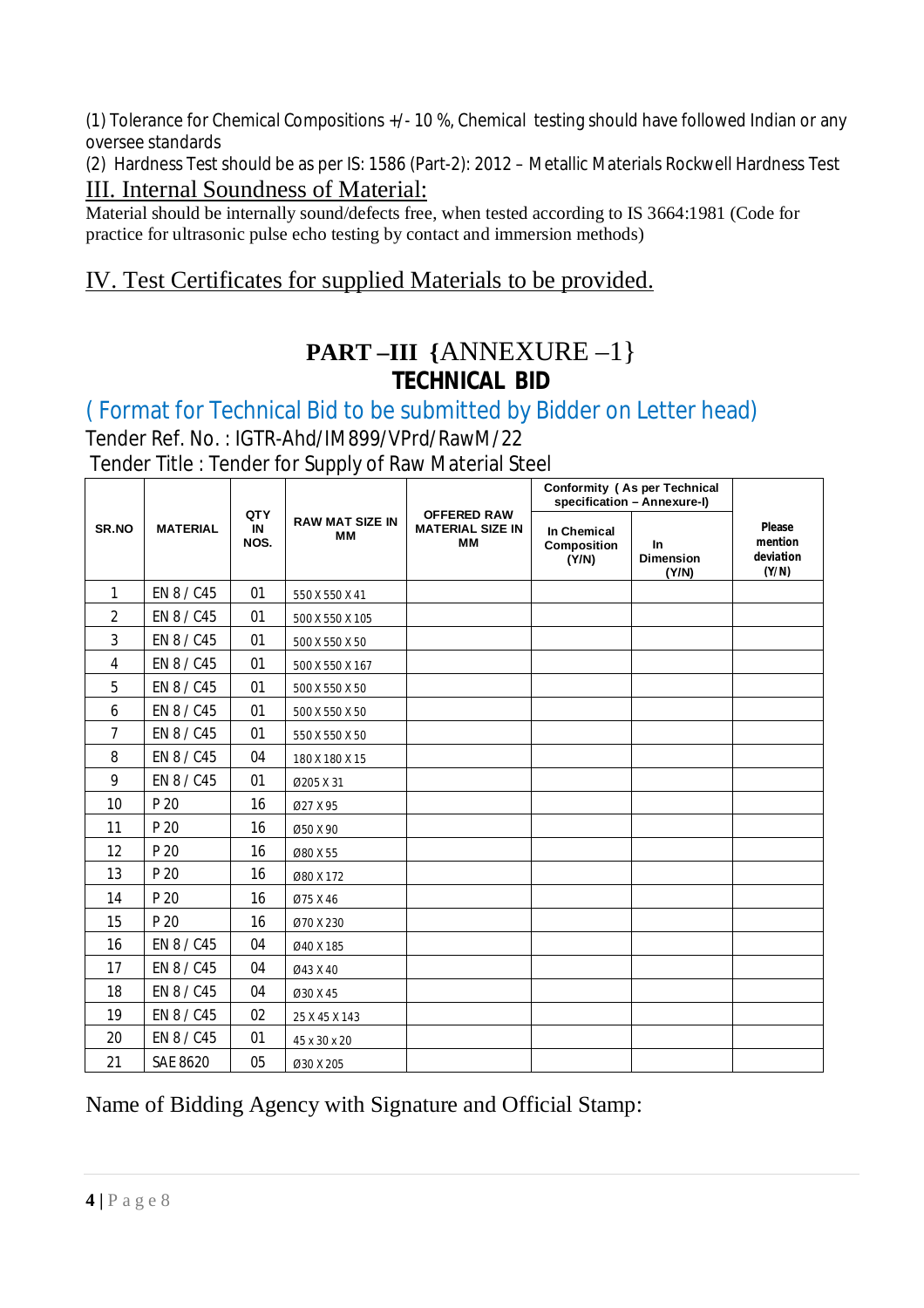## **PART -III {ANNEXURE- 2} COMMERCIAL BID**

 **For Commercial Bid submission Please Refer attached BOQ, down load it and attached after filling it properly. Tender Inviting Authority: INDO GERMAN TOOL ROOM, AHMEDABAD.**

#### **Name of Work: RAW MATERIAL STEEL FOR IM/899/22**

#### **Contract No. : IGTR-Ahd/IM899/VPrd/RawM/22**

**Bidder** 

**Name:**

| <b>PRICE SCHEDULE</b> |                                                  |                 |                         |                 |                                                                            |                |                                                    |                    |                           |                                         |
|-----------------------|--------------------------------------------------|-----------------|-------------------------|-----------------|----------------------------------------------------------------------------|----------------|----------------------------------------------------|--------------------|---------------------------|-----------------------------------------|
| SI.<br>No.            | Item Description/ (Raw<br>Material & Size in mm) | offered<br>size | Quantity                | <b>Units</b>    | <b>Total</b><br><b>Estimated</b><br>Weight of<br>offered<br>size in<br>Kg. | Rate/<br>Kg.   | <b>Basic</b><br>Price<br>$/$ Kg<br>(in.<br>$Rs.$ ) | VAT/<br><b>GST</b> | Freight<br><b>Charges</b> | <b>Total</b><br><b>Amount In</b><br>Rs. |
| $\mathbf{1}$          | $\overline{2}$                                   | $\overline{3}$  | $\overline{\mathbf{4}}$ | $5\overline{5}$ | 6                                                                          | $\overline{7}$ | $\overline{\mathbf{8}}$                            | 10                 | 11                        | 17                                      |
| $\mathbf{1}$          | EN 8 / C45-550 X 550 X 41                        |                 | 01                      | nos.            |                                                                            |                |                                                    |                    |                           |                                         |
| 2                     | EN 8 / C45-500 X 550 X 105                       |                 | 01                      | nos.            |                                                                            |                |                                                    |                    |                           |                                         |
| $\mathbf{3}$          | EN 8 / C45-500 X 550 X 50                        |                 | 01                      | nos.            |                                                                            |                |                                                    |                    |                           |                                         |
| $\overline{4}$        | EN 8 / C45-500 X 550 X 167                       |                 | 01                      | nos.            |                                                                            |                |                                                    |                    |                           |                                         |
| 5                     | EN 8 / C45-500 X 550 X 50                        |                 | 01                      | nos.            |                                                                            |                |                                                    |                    |                           |                                         |
| 6                     | EN 8 / C45-500 X 550 X 50                        |                 | 01                      | nos.            |                                                                            |                |                                                    |                    |                           |                                         |
| $\overline{7}$        | EN 8 / C45-550 X 550 X 50                        |                 | 01                      | nos.            |                                                                            |                |                                                    |                    |                           |                                         |
| 8                     | EN 8 / C45-180 X 180 X 15                        |                 | 04                      | nos.            |                                                                            |                |                                                    |                    |                           |                                         |
| 9                     | EN 8 / C45- Ø205 X 31                            |                 | 01                      | nos.            |                                                                            |                |                                                    |                    |                           |                                         |
| 10                    | P 20- Ø27 X 95                                   |                 | 16                      | nos.            |                                                                            |                |                                                    |                    |                           |                                         |
| 11                    | P 20- Ø50 X 90                                   |                 | 16                      | nos.            |                                                                            |                |                                                    |                    |                           |                                         |
| $\overline{12}$       | P 20- Ø80 X 55                                   |                 | 16                      | nos.            |                                                                            |                |                                                    |                    |                           |                                         |
| 13                    | P 20- Ø80 X 172                                  |                 | 16                      | nos.            |                                                                            |                |                                                    |                    |                           |                                         |
| 14                    | P 20- Ø75 X 46                                   |                 | 16                      | nos.            |                                                                            |                |                                                    |                    |                           |                                         |
| 15                    | P 20- Ø75 X 230                                  |                 | 16                      | nos.            |                                                                            |                |                                                    |                    |                           |                                         |
| 16                    | EN 8 / C45- Ø40 X 185                            |                 | 04                      | nos.            |                                                                            |                |                                                    |                    |                           |                                         |
| 17                    | EN 8 / C45- Ø43 X 40                             |                 | 04                      | nos.            |                                                                            |                |                                                    |                    |                           |                                         |
| 18                    | EN 8 / C45- Ø30 X 45                             |                 | 04                      | nos.            |                                                                            |                |                                                    |                    |                           |                                         |
| 19                    | EN 8 / C45-25 X 45 X 143                         |                 | 02                      | nos.            |                                                                            |                |                                                    |                    |                           |                                         |
| 20                    | EN 8 / C45-45 x 30 x 20                          |                 | 01                      | nos.            |                                                                            |                |                                                    |                    |                           |                                         |
| 21                    | SAE 8620 - Ø30 X 205                             |                 | 05                      | nos.            |                                                                            |                |                                                    |                    |                           |                                         |
|                       | ***Total in Figures                              |                 |                         |                 |                                                                            |                |                                                    |                    |                           |                                         |
|                       | ***Total in Words                                |                 |                         |                 |                                                                            |                |                                                    |                    |                           |                                         |

## **Stamp and signature of bidder**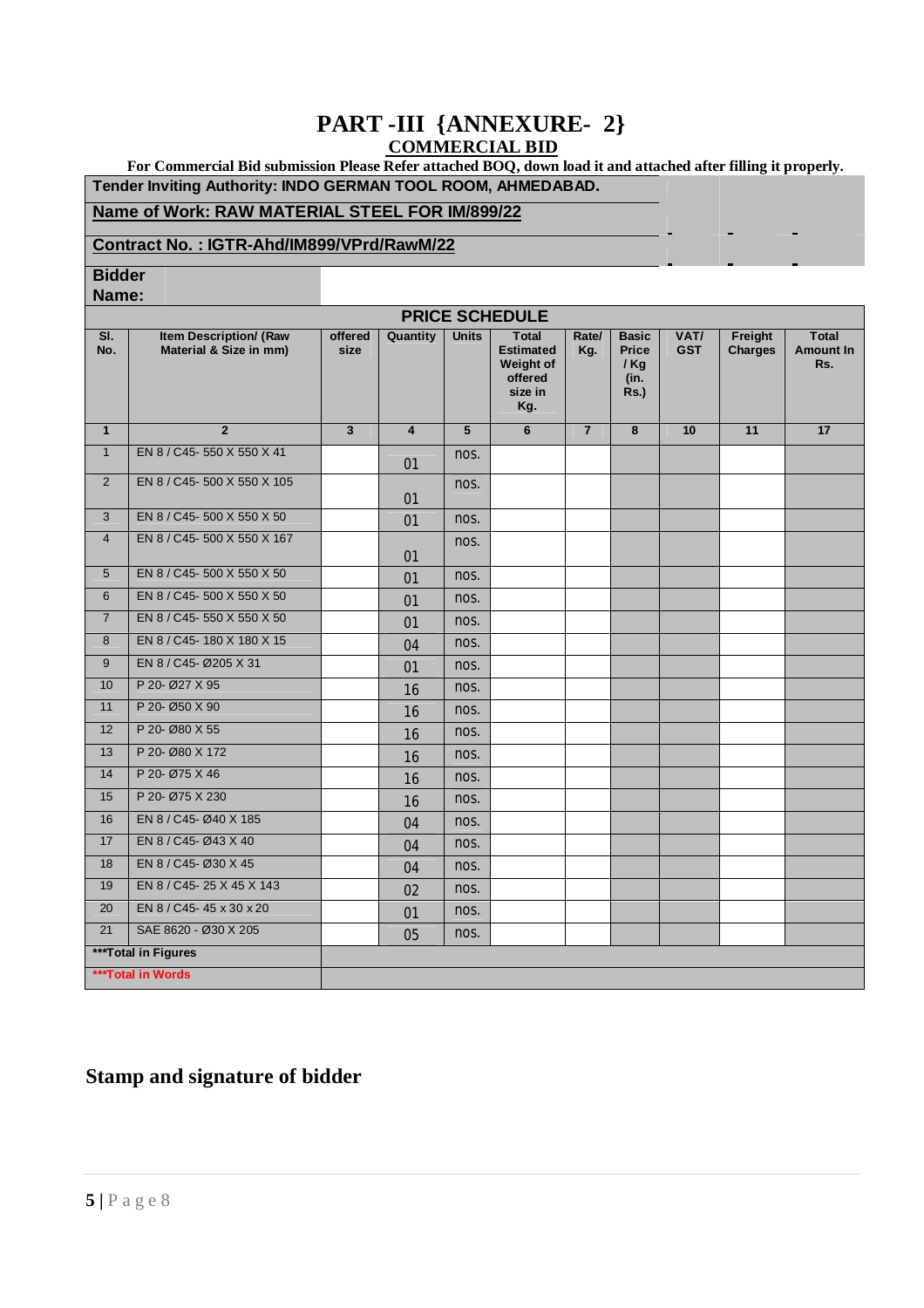# **PART –III {ANNEXURE-3}**

## **General Information about Bidder:**

|   | Category of Bidder:<br>Micro/Small/Medium Enterprise / Start up/ |  |
|---|------------------------------------------------------------------|--|
|   | <b>Others</b>                                                    |  |
|   | Social Category of Bidder: General                               |  |
|   | /SC/ST/OBC                                                       |  |
| 3 | Is the Organization owned by Women                               |  |
|   | $?$ (Y/N)                                                        |  |
| 4 | Are you agree to supply the Material within                      |  |
|   | 10 days, after Purchase Order is issued to                       |  |
|   | you ? (Y/N)                                                      |  |

# **PART –III ANNEXURE-4**

# **Certificate regarding Compliance of GFR Rule 144(xi)**

*I have read the clause regarding restriction on procurement from a bidder of a country which shares a land border with India. I certify that, This/My/Our firm is not from such country or, if from such country, has been registered with the Competent Authority. I hereby certify that this firm fulfills all requirements in this regard (GFR rule No. 144-xi) and is eligible to be considered. (Where applicable valid registration certificate by the Competent Authority to be attached)* 

**(Signature of the Bidder, with Official Seal)** Name of Firm: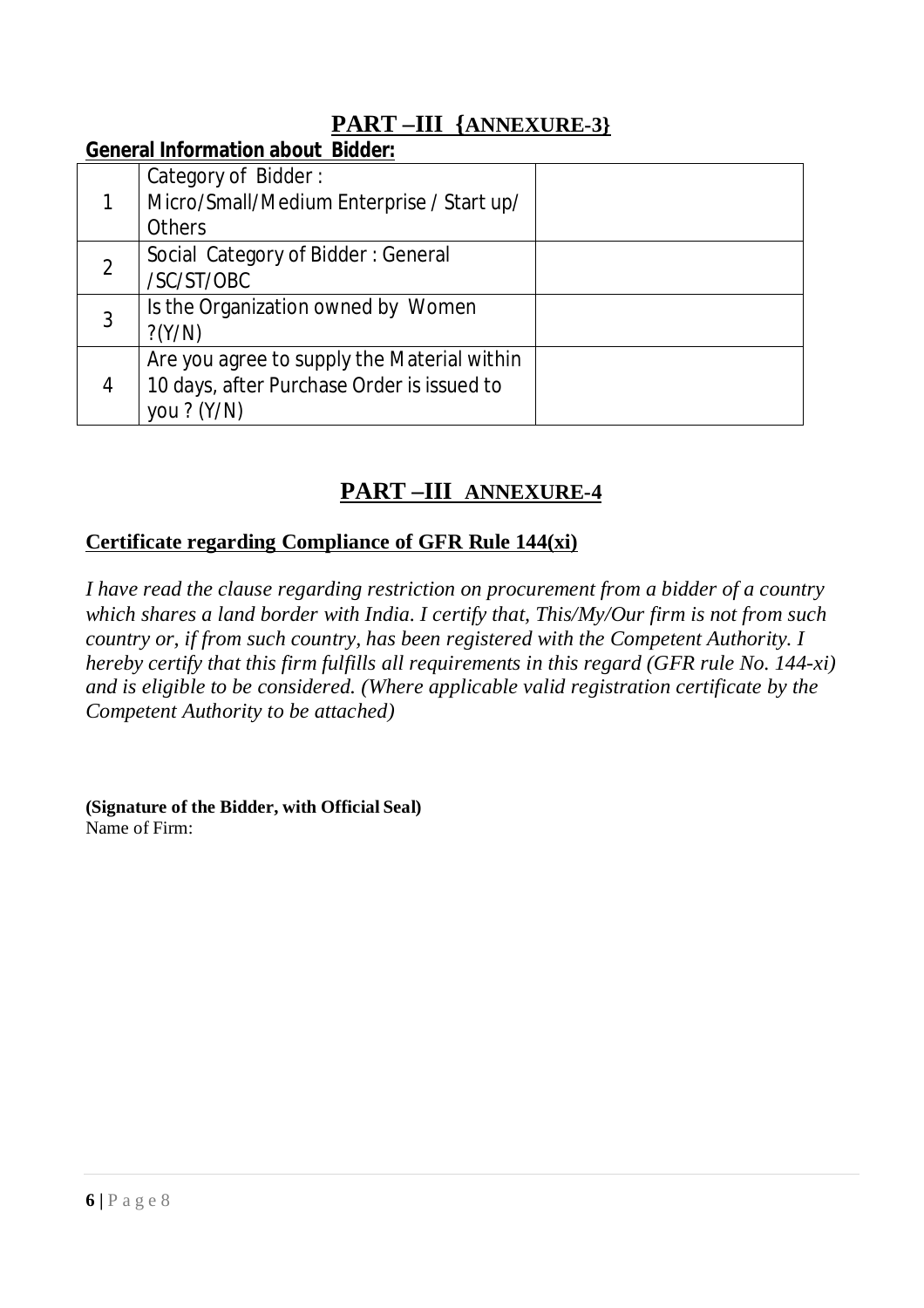# **PART-IV**

## **Terms & Conditions**

#### **The supply of the item will be subject to the following terms & conditions :**

01] Tender documents may be downloaded free of cost from website Central Public Procurement Portal, epublishing, Govt. of India<http://eprocure.gov.in/epublish/app>. There is no Tender Fee

02] Bidders are required to submit all the details as asked in PART-III ,ANNEXURE -1,BOQ, Annexure 3,4 and Tender Acceptance Letter duly signed

#### **03] Items to be supplied within 10 days from receipt of P.O.**

- 04] All items supplied against this order will be subject to inspection by the technical experts of the Tool Room.
- 05] For providing the Technical Detail Bidder must use format given in PART III ANNEXURE -1 for Technical Bid.
- 06] Technical Bid fulfilling all the Technical parameters and offered up to 10% exceed weight compared to theoretical weight

of required size will be considered technically qualified. However, if Minimum bids not found as mentioned within

10% exceed weight then IGTR purchase committee reserve the right to consider other submitted bids also.

07] The rates quoted should be in INR on (Door Delivery basis) F.O.R, IGTR, Ahmedabad. Applicable Taxes to be mentioned in Quotation. Bidders should send us attached BOQ for submitting the Commercial part. Payment will be made on actual Weight received and not on calculated weight. Offer Size should not exceed beyond tolerance provided by us. 08] Bid will be awarded to L1 Bidder of offer given in Commercial Bid among Technically qualified bidders (Lowest quoted

bid for Door Delivery price of Total Items)

**09]** If, after evaluation of Bids received, two or more bidders qualified as L1, then committee may invite such bidders to remain present at IGTR, Ahmedabad on Date and Time Fixed at later stage. Such, Bidders will be asked to give their fresh offer in sealed cover, which cannot be more than previous price offered by them. This process will be repeated till only one L1 bidder is qualified. **IGTR reserve the right to decide any other fair alternate method to decide the L1 in these circumstances.** 

10] Preference will be given to the **registered** Micro & Small Enterprises (MSE) as per rule, if they have provided documentary proof of registration in submitted Technical Bid.

#### 11] **Payment Terms: 100% payment within 45 days on receipt and acceptance of material.**

12] The IGTR reserve the right to accept any or all the offers in whole or in part and not to accept the lowest rates quoted by

the suppliers / Manufacturers without assigning any reason.

#### 13] **ASSISTANCE TO BIDDERS:**

#### **For any Technical and Commercial matter :**

For any clarification required , Bidders may email **To:** [scigtr1@gmail.com](mailto:scigtr1@gmail.com) ; [production@igtrahd.com](mailto:production@igtrahd.com) ; [vinodvms@yahoo.com](mailto:vinodvms@yahoo.com) ; [purchase@igtrahd.com;](mailto:purchase@igtrahd.com;) [skkigtr@gmail.com;](mailto:skkigtr@gmail.com;)

For the matters which are already clearly mention in Tender document OR communication received after clarification date and time mentioned in e-procurement system, may not be entertained by IGTR Ahmedabad.

**If , IGTR, Ahmedabad felt that any correction is required in the published Tender , it will be communicated by publishing as corrigendum on**<http://eprocure.gov.in/epublish/app>. **Portal only.**

14] All the matters concerned to and not covered herein above, the decision of General Manager, IGTR Ahmedabad shall be final & binding on the parties.

15] The Bidders shall be solely responsible for checking the website. For any addendum/corrigendum issued related to this tender and take into consideration the same while preparing and submitting the bids.

 16] Dispute if any, arising out of the Contract, shall be settled by mutual discussion and decision of General Manager will be final, alternately by legal recourse under jurisdiction of Ahmedabad courts only.

\* \* \* \* \*